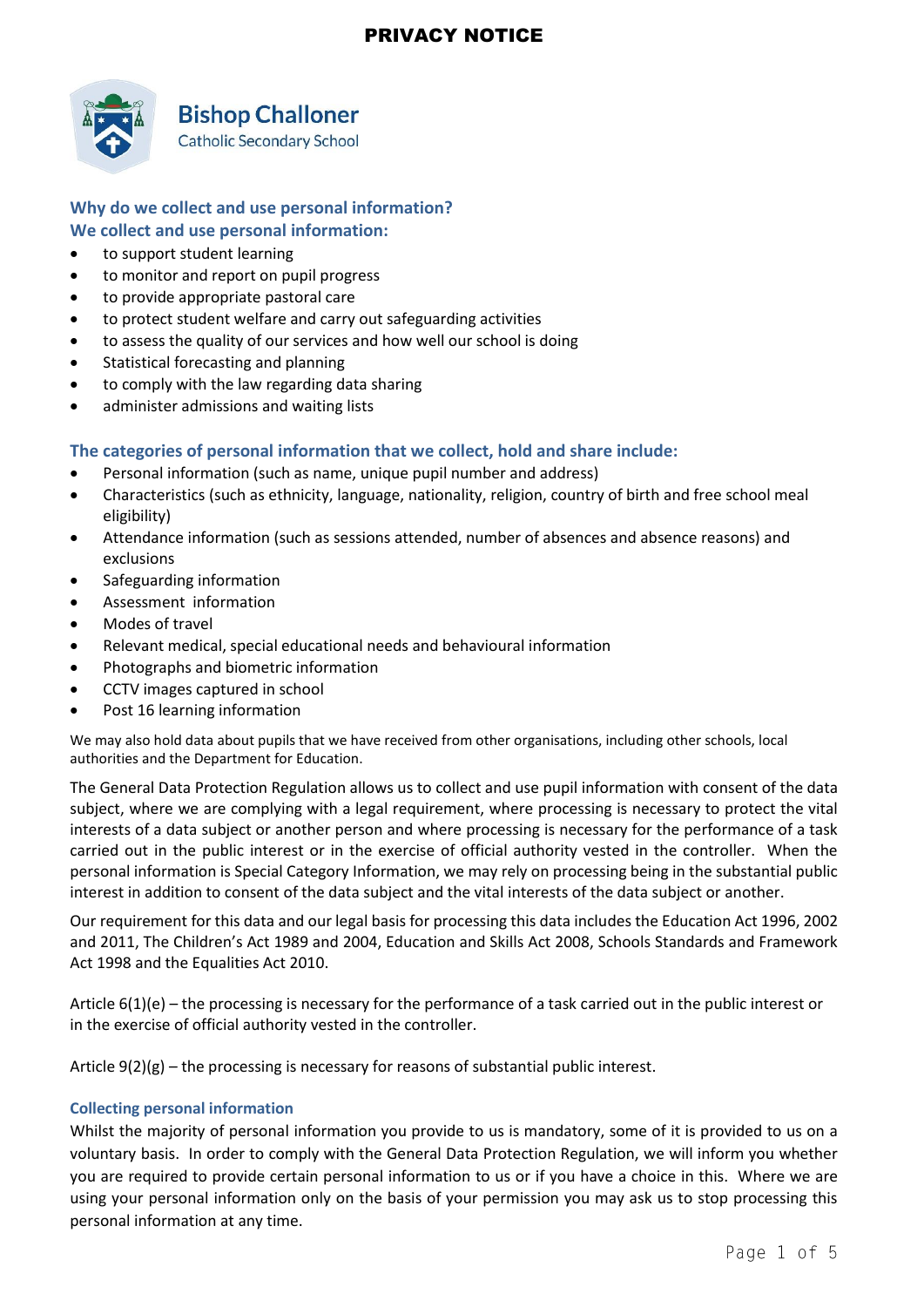#### **Storing personal data**

We hold pupil data for / in accordance with our retention schedule **Appendix 1**

#### **Who do we share pupil information with?**

We routinely share pupil information with:

- Schools/colleges that the pupil's attend after leaving us
- our local authority
- the Department for Education (DfE)
- the students family and representatives
- examining bodies
- Ofsted
- Suppliers and service providers
- Police force, courts, tribunals
- Professional bodies
- School Nurse
- Diocese of Portsmouth

#### **Aged 14+ qualifications**

For students enrolling for post 14 qualifications, the Learning Records Service will give us a pupil's unique learner number (ULN) and may also give us details about the pupil's learning or qualifications

#### **Why we share student information**

We do not share personal information with anyone without consent unless the law and our policies allow us to do so.

We share students' data with the Department for Education (DfE) on a statutory basis. This data sharing underpins school funding and educational attainment policy and monitoring.

We are required to share information about our students with our local authority (LA) and the Department for Education (DfE) under section 3 of The Education (Information About Individual Pupils) (England) Regulations 2013.

#### **Data collection requirements:**

To find out more about the data collection requirements placed on us by the Department for Education (for example; via the school census) go t[o https://www.gov.uk/education/data-collection-and-censuses-for-schools.](https://www.gov.uk/education/data-collection-and-censuses-for-schools)

#### **Youth support services**

#### **What is different about students aged 13+?**

Once our students reach the age of 13, we also pass pupil information to our local authority and / or provider of youth support services as they have responsibilities in relation to the education or training of 13-19 year olds under section 507B of the Education Act 1996.

This enables them to provide services as follows:

- youth support services
- careers advisers

A parent / guardian can request that **only** their child's name, address and date of birth is passed to their local authority or provider of youth support services by informing us. This right is transferred to the child / student once he/she reaches the age 16.

#### **The National Pupil Database (NPD)**

The NPD is owned and managed by the Department for Education and contains information about students in schools in England. It provides invaluable evidence on educational performance to inform independent research, as well as studies commissioned by the Department. It is held in electronic format for statistical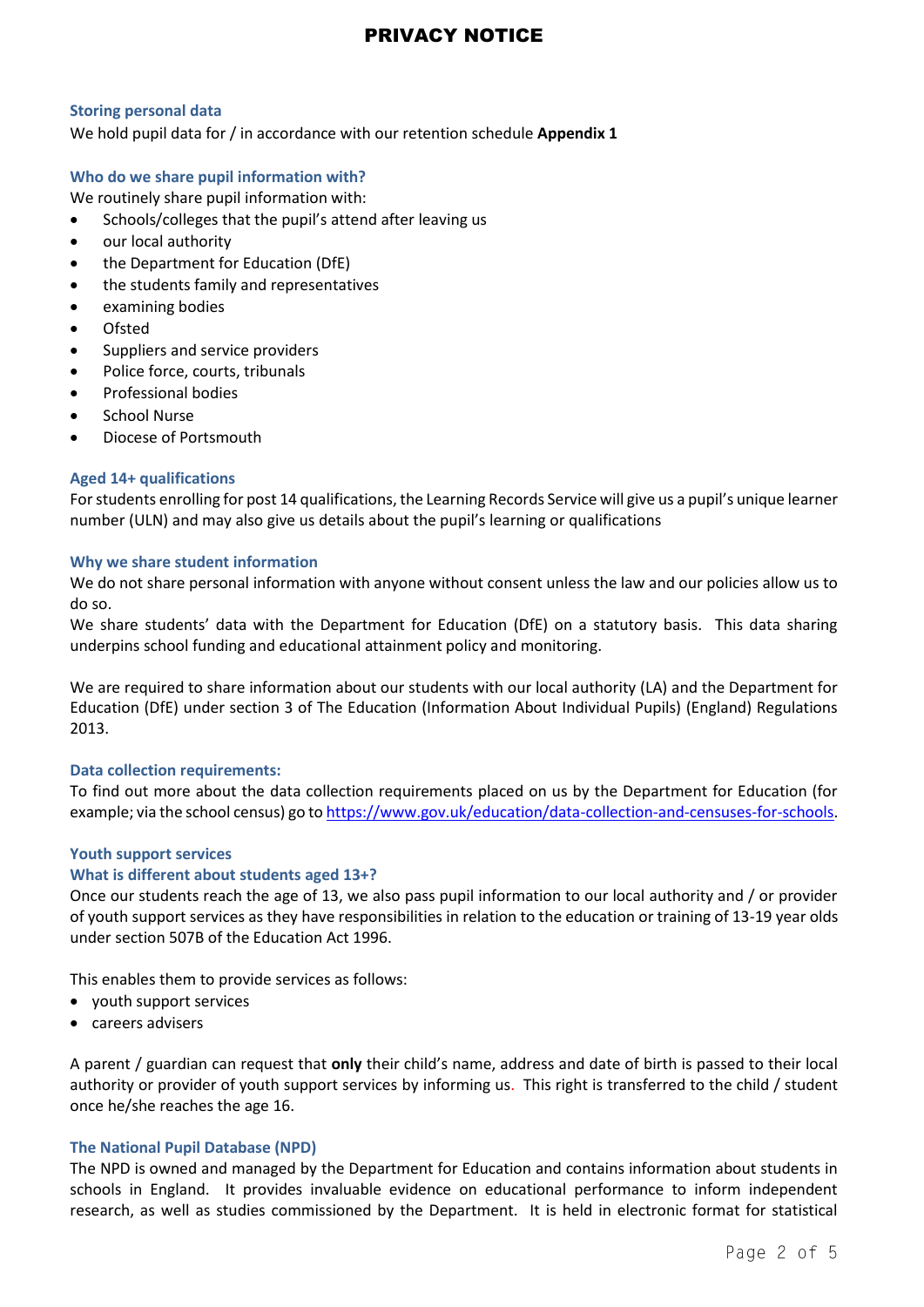purposes. This information is securely collected from a range of sources including schools, local authorities and awarding bodies.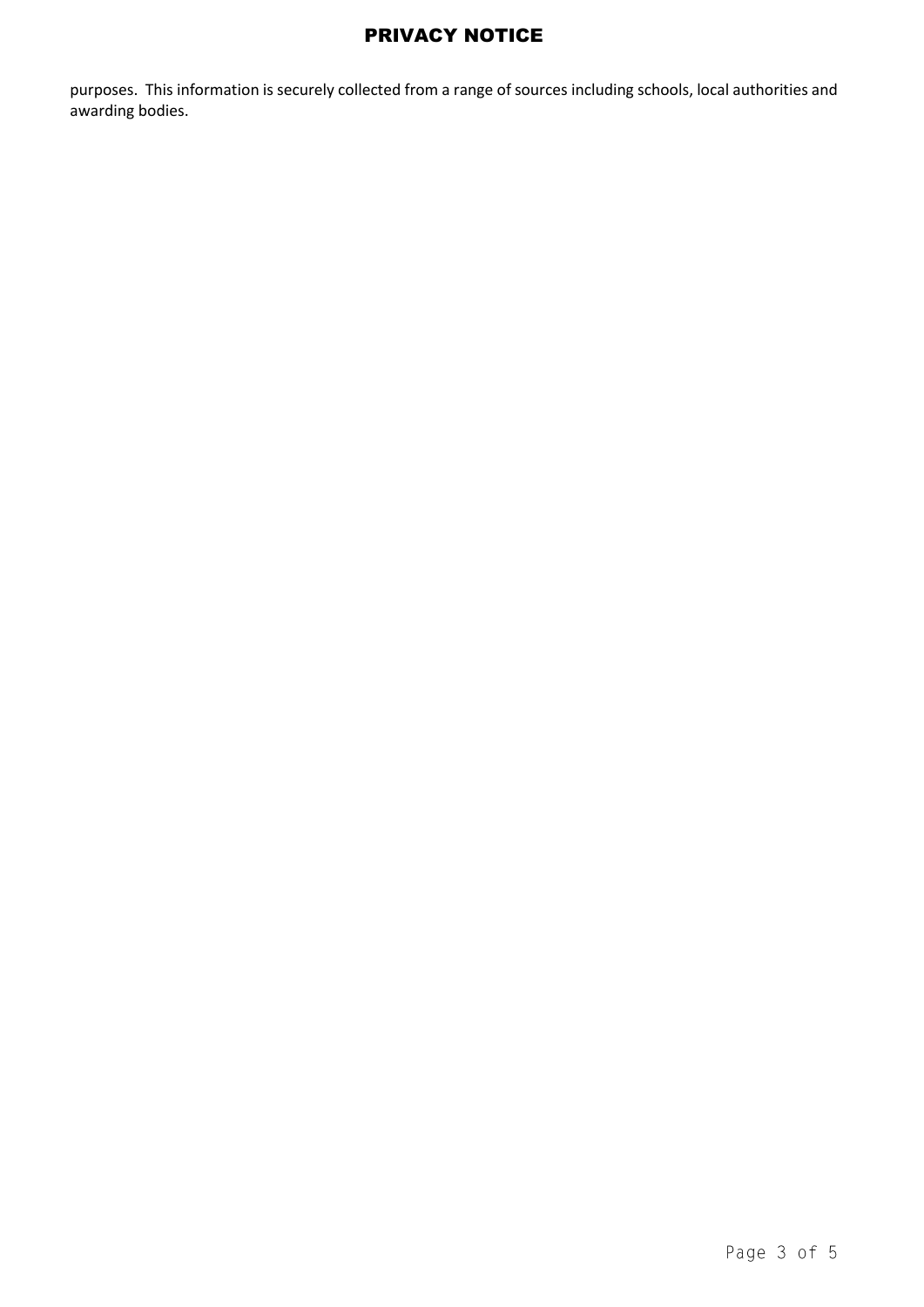We are required by law, to provide information about our pupils to the DfE as part of statutory data collections such as the school census and early years' census. Some of this information is then stored in the NPD. The law that allows this is the Education (Information About Individual Pupils) (England) Regulations 2013.

To find out more about the pupil information we share with the department, for the purpose of data collections, go t[o https://www.gov.uk/education/data-collection-and-censuses-for-schools.](https://www.gov.uk/education/data-collection-and-censuses-for-schools)

To find out more about the NPD, go t[o https://www.gov.uk/government/publications/national-pupil-database](https://www.gov.uk/government/publications/national-pupil-database-user-guide-and-supporting-information)[user-guide-and-supporting-information.](https://www.gov.uk/government/publications/national-pupil-database-user-guide-and-supporting-information)

The department may share information about our pupils from the NPD with third parties who promote the education or well-being of children in England by:

- conducting research or analysis
- producing statistics
- providing information, advice or guidance

The Department has robust processes in place to ensure the confidentiality of our data is maintained and there are stringent controls in place regarding access and use of the data. Decisions on whether DfE releases data to third parties are subject to a strict approval process and based on a detailed assessment of:

- who is requesting the data
- the purpose for which it is required
- the level and sensitivity of data requested: and
- the arrangements in place to store and handle the data

To be granted access to pupil information, organisations must comply with strict terms and conditions covering the confidentiality and handling of the data, security arrangements and retention and use of the data.

For more information about the department's data sharing process, please visit: <https://www.gov.uk/data-protection-how-we-collect-and-share-research-data>

For information about which organisations the department has provided pupil information, (and for which project), please visit the following website: [https://www.gov.uk/government/publications/national-pupil](https://www.gov.uk/government/publications/national-pupil-database-requests-received)[database-requests-received](https://www.gov.uk/government/publications/national-pupil-database-requests-received)

To contact DfE[: https://www.gov.uk/contact-dfe](https://www.gov.uk/contact-dfe)

#### **Requesting access to your personal data**

Under data protection legislation, parents and students have the right to request access to information about them that we hold. To make a request for your personal information, or be given access to your child's educational record, contact the Data Protection Officer by emailing [dpo@bcs.hants.sch.uk](mailto:dpo@bcs.hants.sch.uk)

You also have the right, subject to some limitations to:

- object to processing of personal data that is likely to cause, or is causing, damage or distress
- prevent processing for the purpose of direct marketing
- object to decisions being taken by automated means
- in certain circumstances, have inaccurate personal data rectified, blocked, erased or destroyed; and
- claim compensation for damages caused by a breach of the Data Protection regulations

If you have a concern about the way we are collecting or using your personal data, you should raise your concern with us in the first instance or directly to the Information Commissioner's Office a[t https://ico.org.uk/concerns/](https://ico.org.uk/concerns/)

#### **Contact:**

If you would like to discuss anything in this privacy notice, please contact:

Data Protection Officer in writing via email [dpo@bcs.hants.sch.uk](mailto:dpo@bcs.hants.sch.uk)